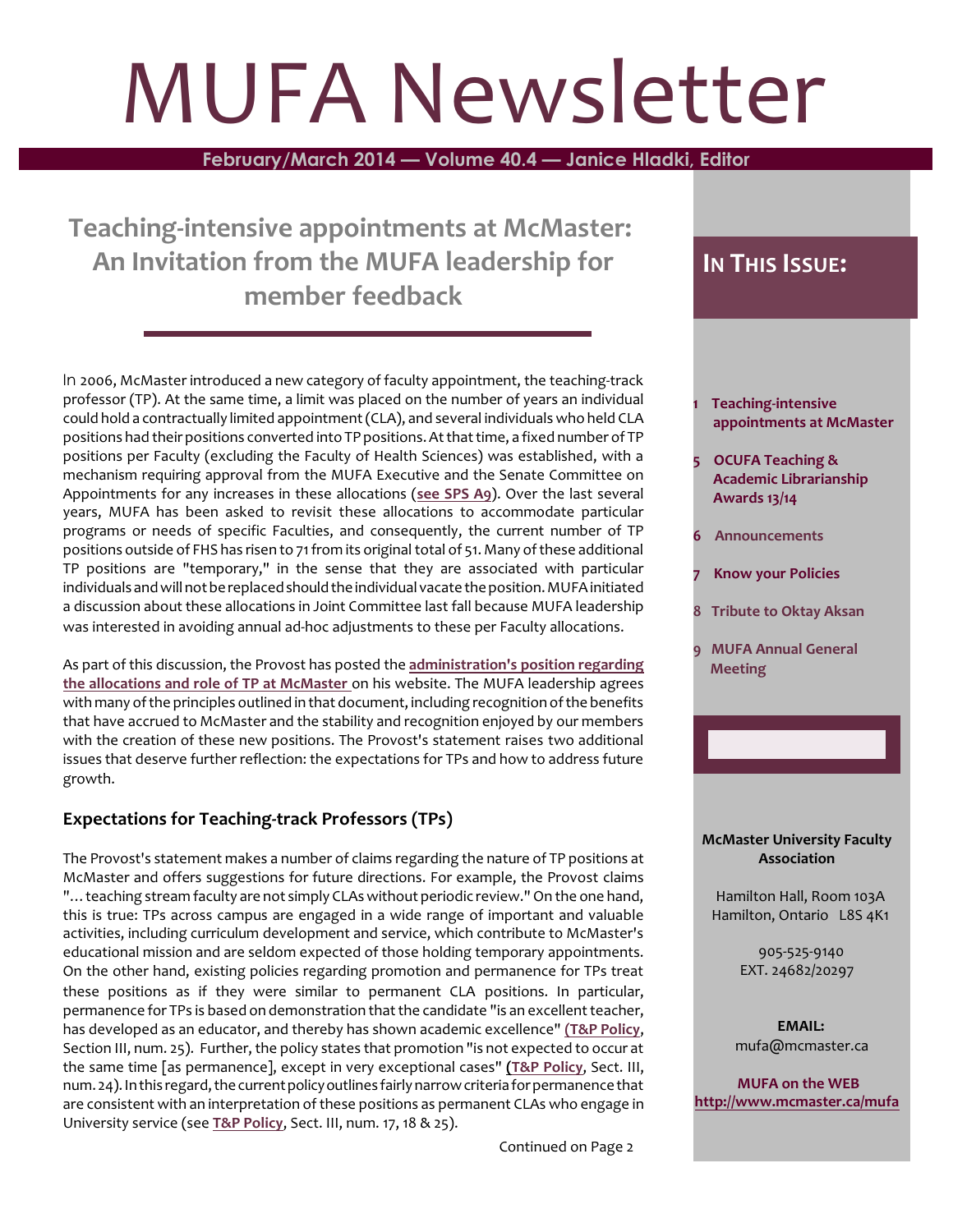Meanwhile, the criteria for promotion of TPs does envision additional contributions or duties, specifically "curriculum development and/or evaluation (beyond the individual course), presentations and scholarship on teaching or pedagogy, mentoring, or research into the efficacy of different pedagogical approaches" (T&P Policy, Sect. III, num. 26). These activities and roles required not for permanence but for promotion seem to be those that the Provost associates most with TP positions. For example, he explains, "Our expectations are …that teaching professors will undertake either pedagogical research or educational leadership…" and "…the notion of a teaching professor… is evolving to encompass both teaching and scholarship, the latter being focused on the Scholarship of Teaching and Learning (SOTL)…[and]…educational leadership." While the Provost's aspirations for TP positions are well intentioned, it is important to make sure that policy encourages and rewards such accomplishments, that expectations are appropriately communicated to thosewho hold these positions, and that adequate policies and resources are put in place to ensure TPs are able to pursue these new goals. The recently adopted Research Leave Policy for Permanent Faculty (**[SPS C2](http://www.mcmaster.ca/policy/faculty/Leaves/SPS_C2-Research_Leave-Permanent_Faculty.pdf)**) is one such policy, and the **[report](http://www.mcmaster.ca/vpacademic/documents/2014%20Teaching-Stream%20Faculty%20Committee%20report.pdf)** of Senate Sub-Committee of the Senate Committee on Appointments to Review Policies Surrounding Teaching-Stream Faculty chaired by Prof. Joseph Kim raises similar issues and offers additional suggestions. We hope the MUFA membership will participate in this important discussion about the nature of and the expectations for these positions.

#### **Future growth**

The Provost's statement also outlines a proposal for increasing the number and flexibility of TP appointments at McMaster. In principle, theMUFA leadership is in agreement with this need as well. That is, we agree that it is desirable for our members to hold TP rather than CLA positions due to both the greater potential for stability and professional development of our colleagues in these positions and the benefits such positions provide the University. We also agree that it would be preferable to think more systematically but also to add flexibility in the allocation of these positions across the University.



Distribution of full-time faculty appointments, 2005-13

Tenure-track  $CLA$ ■ Teaching-track

 **Source: MUFA membership database**

**MUFA Newsletter** 

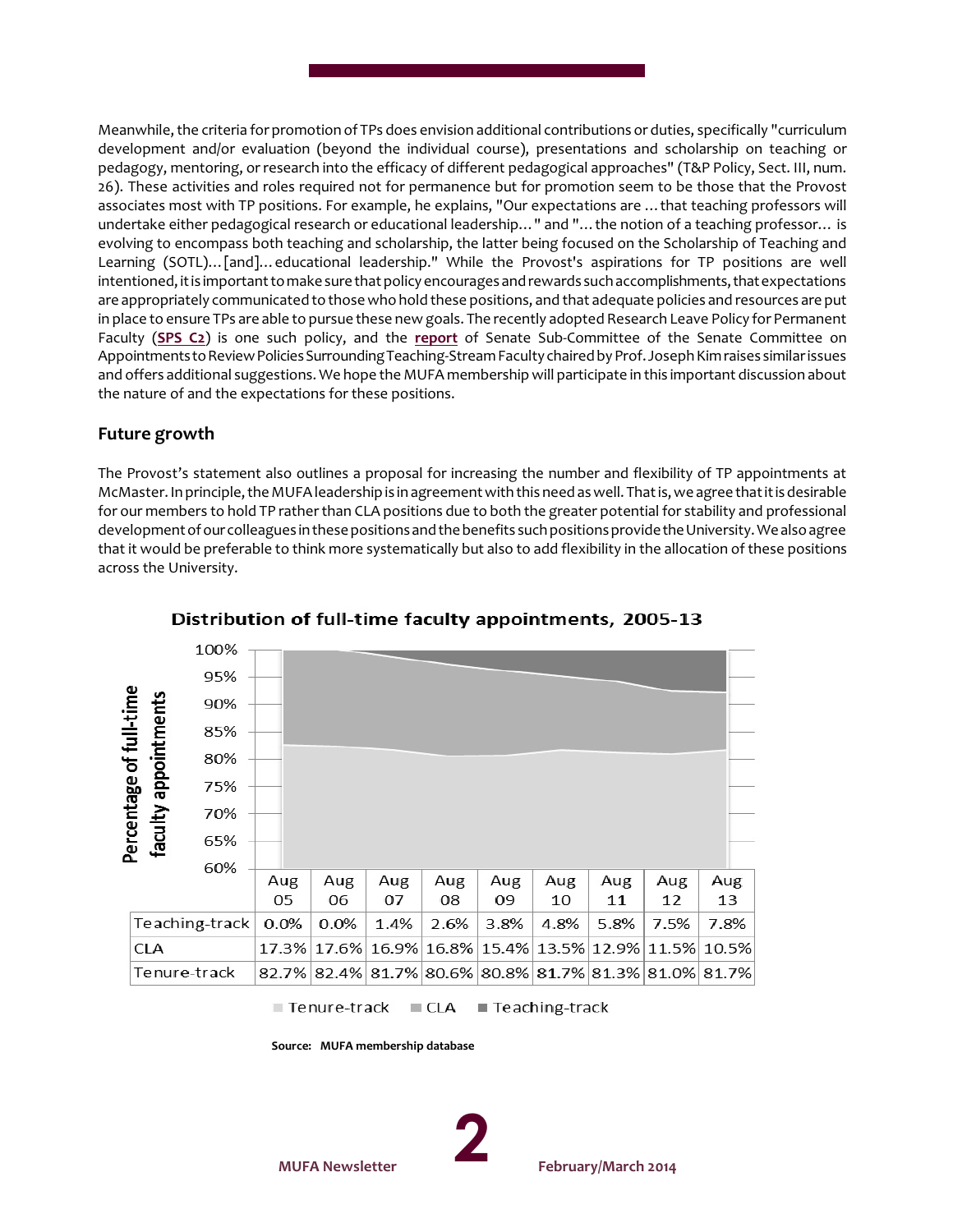As the Provost points out, when TP positions were initially introduced, "the university made a commitment… that it would lead to a reduction in the number of CLA appointments." As the figure above shows, this is true. In the last decade, TP positions have gradually replaced CLA positions. This figure also illustrates the remarkable stability in the relative distribution of full-time faculty appointments outside of FHS betweenthose that are relatively more researchintensive (tenure-track) and those that are teaching intensive (CLA and TPs). Given the persistence of this distribution of research-intensive and teaching-intensive faculty, MUFA believes any deviation from this distribution would entail a significant policy shift and fundamentally alter McMaster's profile as a "research-focused student-centred" university. Furthermore, relative to other Ontario universities for which data are available, McMaster already has a higher percentage of teaching-intensive positions in its full-time faculty appointments. At the University of Toronto (a research-intensive peer) and Carleton University (a less research-intensive peer), roughly 13% and 11% respectively (compared to about 18% at Mac) of the full-time faculty are primarily engaged in teaching-related activities.



Distribution of full-time faculty appointments

Teaching-intensive (teaching-stream, instructors, or CLA)

Research-intensive (tenure-track)

 Sources: University of Toronto, "Number of Instructional Faculty Members (Excluding Clinicians) in Each Category." **<http://cudo.utoronto.ca/2012/>**. Carleton University, "Academic Staff by Faculty - 2008-1013." **<http://oirp.carleton.ca/databook/ongoing/staff/tables/table-as1.pdf>**.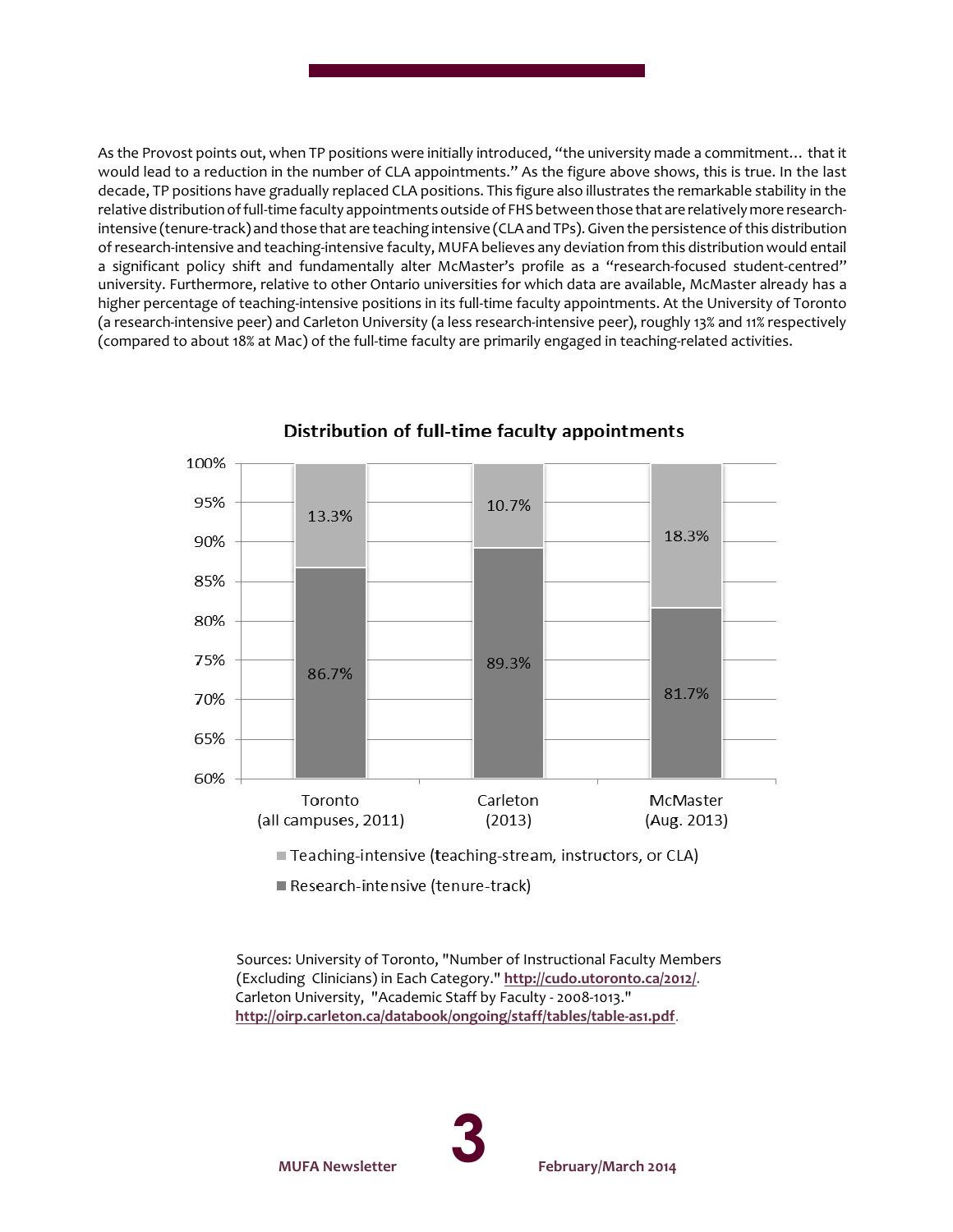The Provost has proposed that we replace the current policy, which limits the absolute number of TPs by Faculty, with a policy that doubles the current proportion of TP positions relative to TP and TT positions total (ignoring the CLA category of appointments). In August 2013, that percentage was about 7.8%, and the Provost would increase it to 15%. In order to increase flexibility in the allocation of TP positions, he proposes that this proportion be no more than 18% in any Faculty (except FHS). Assuming no change in the number of tenure-track faculty, this would potentially increase the number of TP positions by an additional 50, totalling 120 TP positions overall. *He also assertsthat this would ensure that "at least 75% of the teaching undertaken by career-stream faculty"* (emphasis added) would still be carried out by TT faculty, though how he arrives at this figure is unclear. The key point, however, is that this assertion assumes that it is the relative distribution of teaching only between TT and TP faculty that determines theprimary characterof McMaster as a research-intensive, student-centred university.

The Provost's implied viewpoint is that the absolute and relative number of CLA positions should be allowed to vary without limits and without impacting either undergraduate education or the quality of graduate and research programs within a department or faculty. In addition, McMaster currently staffs many courses using part-time, sessional contracts, in addition to non-permanent CLA appointments. It is quite possible that this balance between research and teaching-intensive positions could be significantly tilted through a combination of tenure-track vacancies (e.g., due to retirements) replaced with sessional or CLA contracts. The Provost's proposal, by focusing only on the ratio of TPs to TT without consideration of the role and number of CLA positions, would create the potential for a significant shift in the profile of the University's full-time faculty complement, which has so far been maintained even during the height of the Great Recession and already tips toward teaching-intensive faculty relative to research-intensive peers, like University of Toronto.

MUFA is proposing an alternative arrangement that would introduce flexibility and avoid ad-hoc annual adjustments to the numbers of TPs per Faculty. As suggested by the Provost's statement, many of the 20 additional TP positions that have been approved "temporarily" are currently held by MUFA members who were formerly CLAs who had reached the limit of the number of times their contract could be renewed. MUFA is interested in facilitating the creation of new TP positions to accommodate other members who might find themselves in similar situations. At the same time, MUFA would like some assurance that the relative balance between research-intensive to teaching-intensive full-time faculty positions remain similar to their current levels, which have remained relatively stable for the last decade. For these reasons, MUFA is proposing that SPS-A9 be superseded by an agreement that limits the allocation of CLA plus TP positions University-wide (and excluding Health Sciences) as a percentage of all full-time faculty positions (CLA, TP, and TT) to a value that reflects the current and recent distribution of such positions (with some flexibility for annual fluctuations). The MUFA leadership believes such an agreement would be beneficial for both MUFA members and the University. It would create greaterflexibility than the current policy and allow for growth while ensuring a reasonable and historically informed balance between research-intensive and teaching-intensive full-time faculty members. The MUFA leadership would like to echo the Provost's **[call for feedback](http://dailynews.mcmaster.ca/article/feedback-encouraged-for-teaching-stream-faculty-recommendations/)** (**[provost@mcmaster.ca](mailto:provost@mcmaster.ca)** or **[mufa@mcmaster.ca](Mailto:mufa@mcmaster.ca)** prior to the end of March from MUFA members regarding both the Provost's and MUFA's proposals and encourages all members to participate in the broader discussion about the role of different faculty positions in the future of the University.

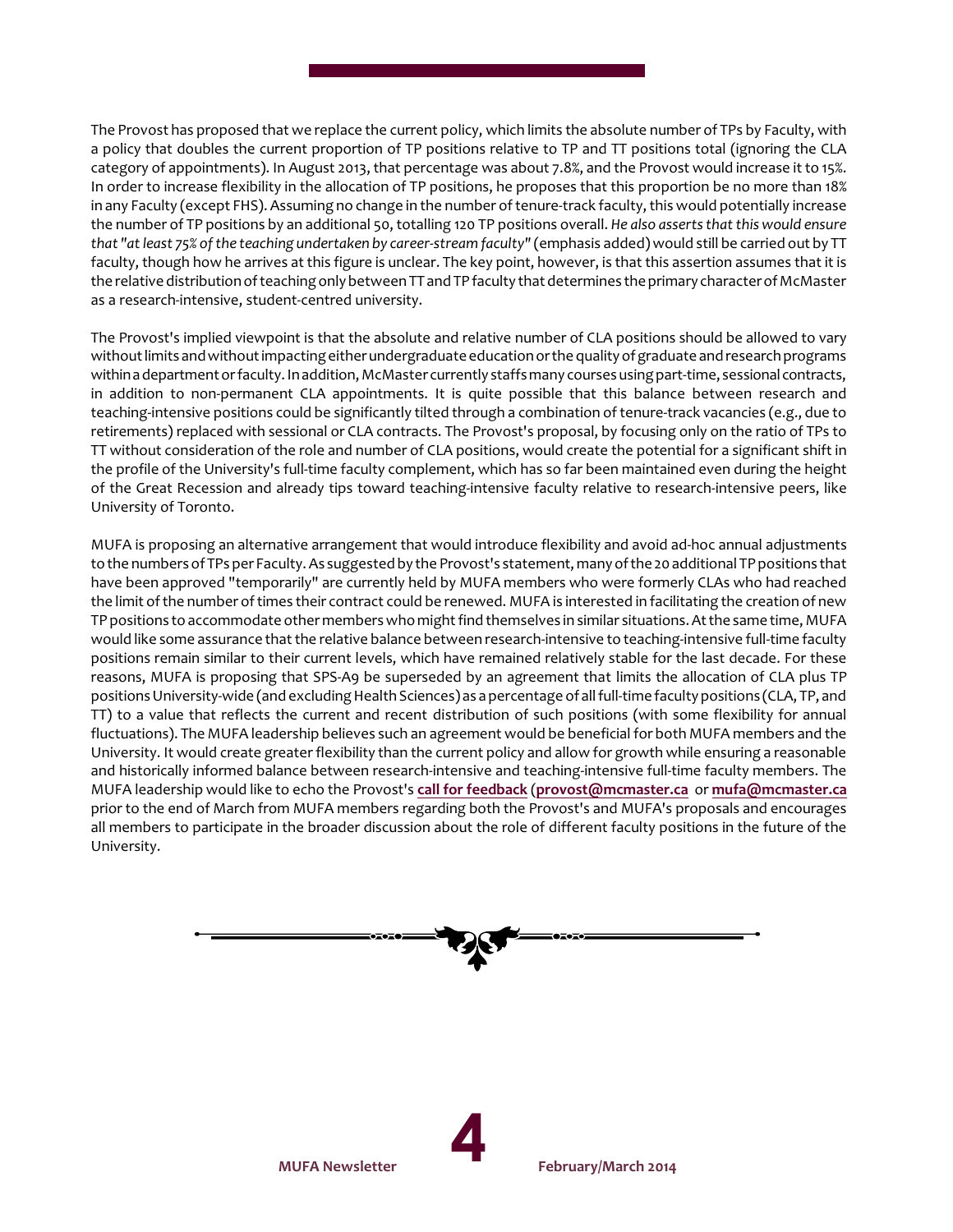

Ontario Confederation of University Faculty Associations Union des Associations des Professeurs des Universités de l'Ontario

# **41st Annual OCUFA Teaching & Academic Librarianship**

# **Awards for 2013/2014**

#### **PROGRAM**

 Each year OCUFA recognizes outstanding teachers and academic librarians in Ontario universities through its Teaching and Academic Librarianship Awards. Since 1973 OCUFA has presented 383 awards. The recipients are selected by the OCUFA Teaching and Academic Librarianship Awards Committee. Approximately 7 awards are presented.

#### **CATEGORIES**

 Teaching, in the context of the OCUFA awards, embraces virtually all levels of instruction — graduate and undergraduate teaching, continuing education and faculty development. Similarly, proficiency in teaching may extend well beyond the classroom, the laboratory or the faculty member's office. Activities such as course design, curriculum development, organization of teaching programs and other significant forms of leadership are often important contributions to the instructional process. Those who excel in any of these are eligible for the OCUFA Teaching Awards.

 Academic librarianship, in the context of the OCUFA Awards, embraces all aspects of librarianship that contribute to the scholarly achievement of all members of the university community. Activities such as development and delivery of services, provision of educational materials, collection development and management and other contributions to academic librarianship are important to the intellectual functioning of the university. Those who excel in any of these are eligible for an OCUFA Academic Librarianship Award.

#### **NOMINATIONS**

Nominations are invited from individuals, informal groups of faculty or students, or both, and such organizations as local faculty associations, faculty or college councils, university committees concerned with teaching and learning, librarians, local student councils, departments, alumni, etc.

Guidelines to assist in organizing a nomination should be consulted by prospective nominators and are available on request from your Faculty Association Office, the Provincial Office of OCUFA, or the OCUFA website: **[www.ocufa.on.ca](http://www.ocufa.on.ca)**

Nominations should include a covering nomination form (appended to Guidelines for OCUFA Teaching Award Nominations and Guidelines for OCUFA Academic Librarianship Award Nominations), a nominator's brief, and sufficient evidence, from as many sources as possible, to make it clear that outstanding work deserving of recognition has been done.

#### **PROCEDURE**

OCUFA no longer accepts nominations in paper format. All submissions should be done as one single PDF file via the online system at **<http://ocufa.on.ca/?p=3991>**

## **Deadline for receipt of nominations: May 23, 2014.**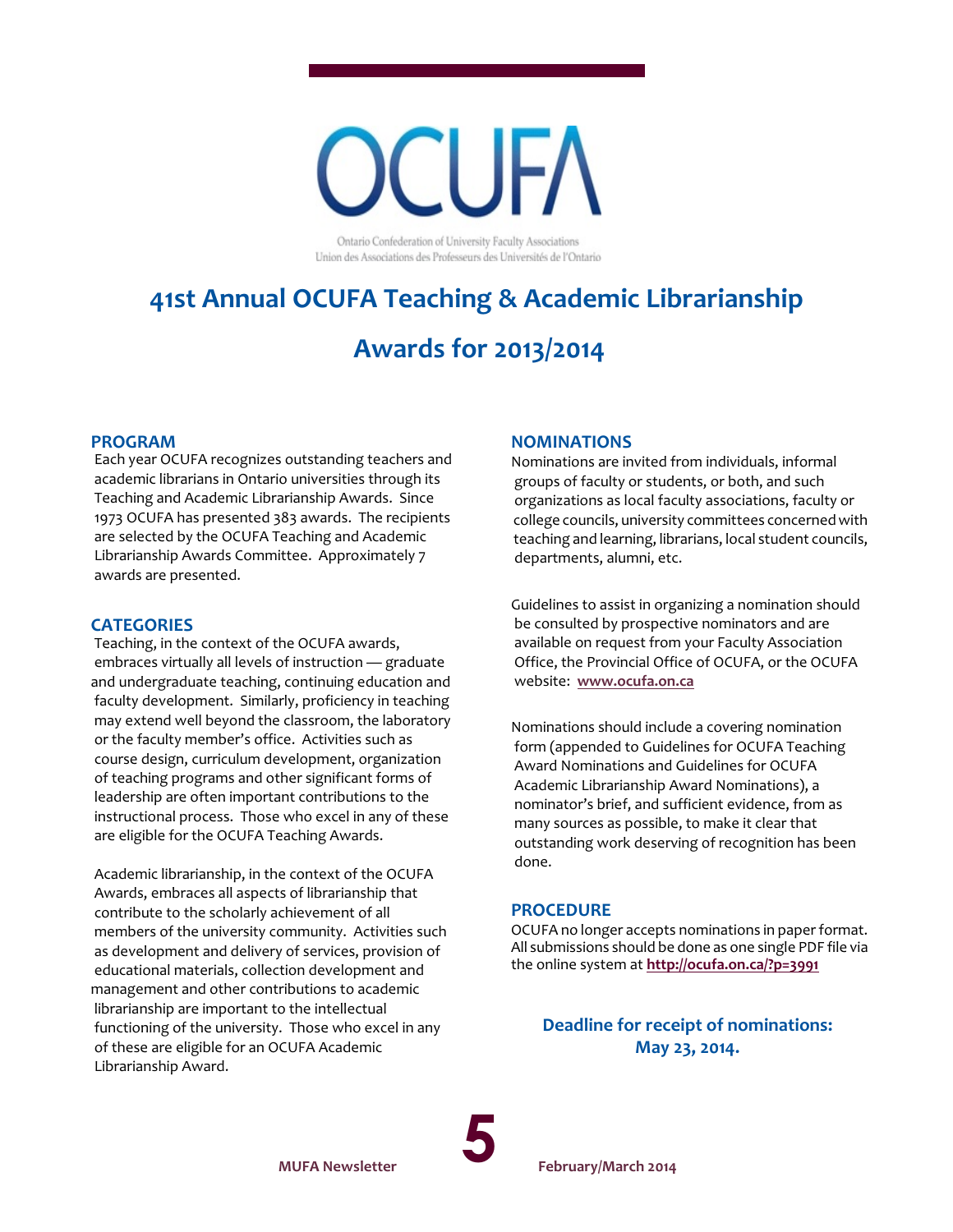# **Faculty Association Dues Holiday**

Just a reminder that a dues holiday is in effect for the following pay periods:

> **For MUFA Librarians March 7 and March 21, 2014**

**For Faculty March 14 and March 28, 2014**

A surplus of income over expenditures for this fiscal year is projected in the Nine-Month Budget reviewfor 2013/2014. In addition, MUFA reserves continue to be in a healthy state.

The mill rate will return to .0005 in April 2014.

**Don't forget, when you are preparing your tax returns, MUFA dues are tax deductible.**



 **Janice Pogue, CE &B**

Many thanks to our new MUFA Council Representative: **Mor Boram** (Materials Science and Engineering).

જસ

# **Save the Date**!

**2015 Travel Showcase Thursday April 24, 2014 2:00pm – 4:00pm At the Design Annex, by Art Gallery of Hamilton**

Join McMaster Alumni and Friends Travel Program as we showcase our 2015 travel destinations!

- < Hone your photography skills with some tips from photographer Mike Lalich on how to capture your travel adventures like a pro!
- $\blacktriangleright$  Hear from our travel providers, as they outline the exciting travel excursions planned in 2015
- **Enjoy snacks and refreshments as you** mingle and chat with the travel providers and like-minded McMaster travellers.

For more information or to register, please contact (905) 525-9140 ext. 24882 or email mactrav@mcmaster.ca

# **REMINDER**

**Benefit Year End:** Please note, the benefit year end is June 30<sup>th</sup>. Please ensure all claims dated from July 1, 2013 to June 30, 2014 are submitted to Sun Life prior to September 30, 2014. Late claim submissions will not be reimbursed.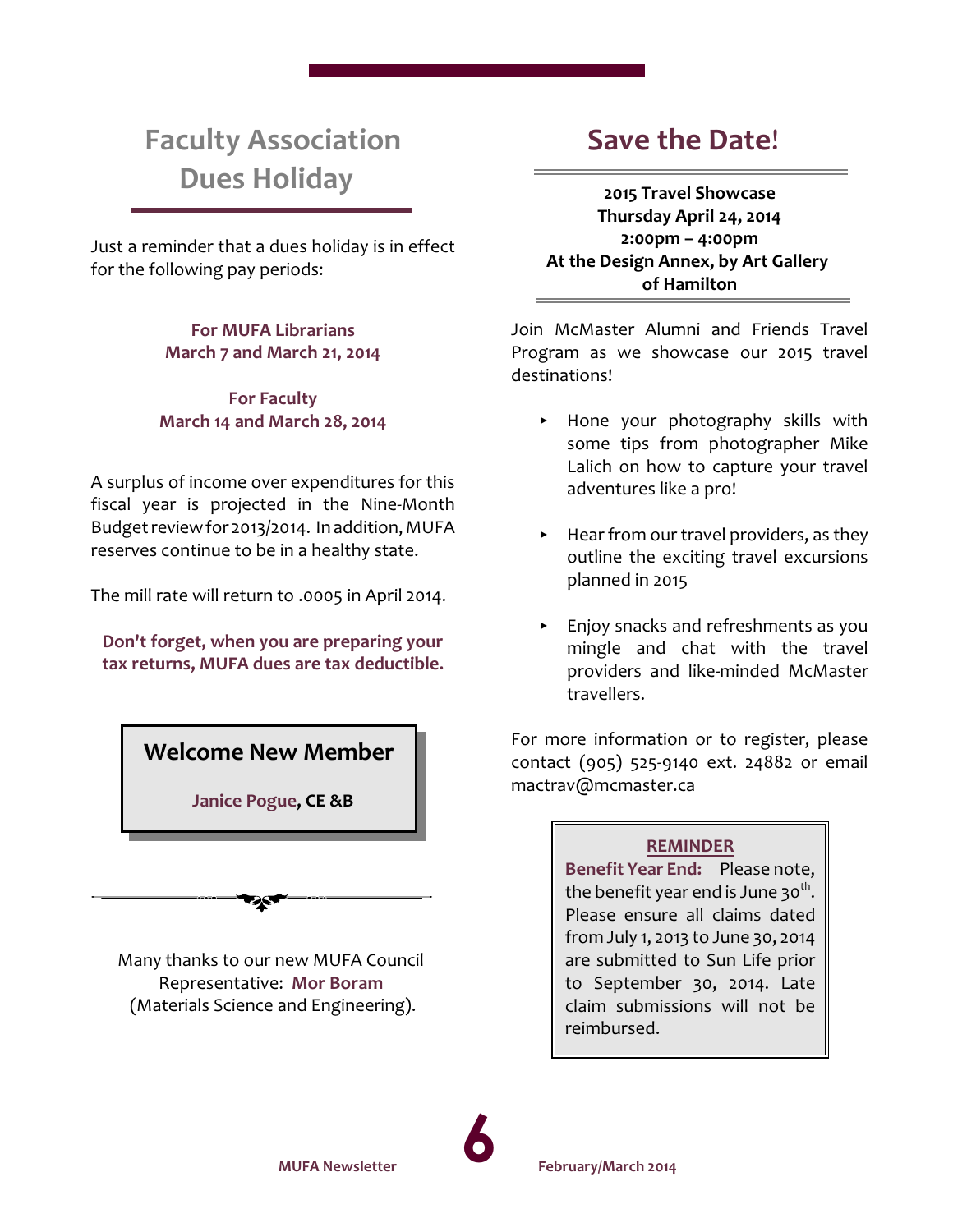

# **Know your Policies!**

#### **Research Leaves**

The University's system of Research Leaves is designed to contribute to the professional resources and effectiveness of faculty members, and to the value of their subsequent service to the University community.

After six years of full-time service at McMaster University, a full-time faculty member who has received tenure/ permanence or CAWAR may apply for a research leave. Please refer to the individual policies for particular information on the various options available to you based on your class of appointment.

Below are the policies that pertain to both regular full-time tenured/CAWAR and permanent faculty members.

**[http://www.mcmaster.ca/mufa/handbook/documents/](http://www.mcmaster.ca/mufa/handbook/documents/SPS-C1.pdf) [SPS-C1.pdf](http://www.mcmaster.ca/mufa/handbook/documents/SPS-C1.pdf)**

**[http://www.mcmaster.ca/mufa/handbook/documents/](http://www.mcmaster.ca/mufa/handbook/documents/SPS-C2.pdf) [SPS-C2.pdf](http://www.mcmaster.ca/mufa/handbook/documents/SPS-C2.pdf)**

### **Grievance Procedures**

Grievance procedures are designed to provide McMaster faculty members with prompt and impartial adjudication of grievances arising from their employment relationship with McMaster which are not covered by existing, specific review procedures. It is intended to facilitate and promote informal resolution of grievances, and to furnish a

formal mechanism of grievance resolution when informal means are unsuccessful. Nevertheless, the time lines for each point of the process are tight. It is really important to be mindful of them, should you ever have to avail yourself of this process, otherwise you could lose the right to continue to the succeeding phase of the procedure.

#### **<http://www.mcmaster.ca/mufa/handbook/Grievance.pdf>**

The MUFA Executive and staff are available to offer help should questions arise about this Policy and other University policies and their execution.



# **Great Family Home Right Near McMaster University:**

A well appointed, spacious, fully furnished character

home offering plenty of living space. The house contains a large family room, kitchen, living room dining room study, media room as well as 4 bedrooms and 4 bathrooms, a garage and large yard and patio area. Located in beautiful Westdale, a 5-10 minutes walk from McMaster University in Hamilton, ON, conveniently located to great schools, parks and the Royal Botanical Gardens. Extremely well located for McMaster University and only a short bus or bike ride to downtown Hamilton, and to intercity bus and train stations. Rent is \$2900/month. Available for 11-12 months starting in August 2014. If interested please get in touch by email with Sigal Balshine (sigal@mcmaster.ca) or David Earn (earn@math.mcmaster.ca).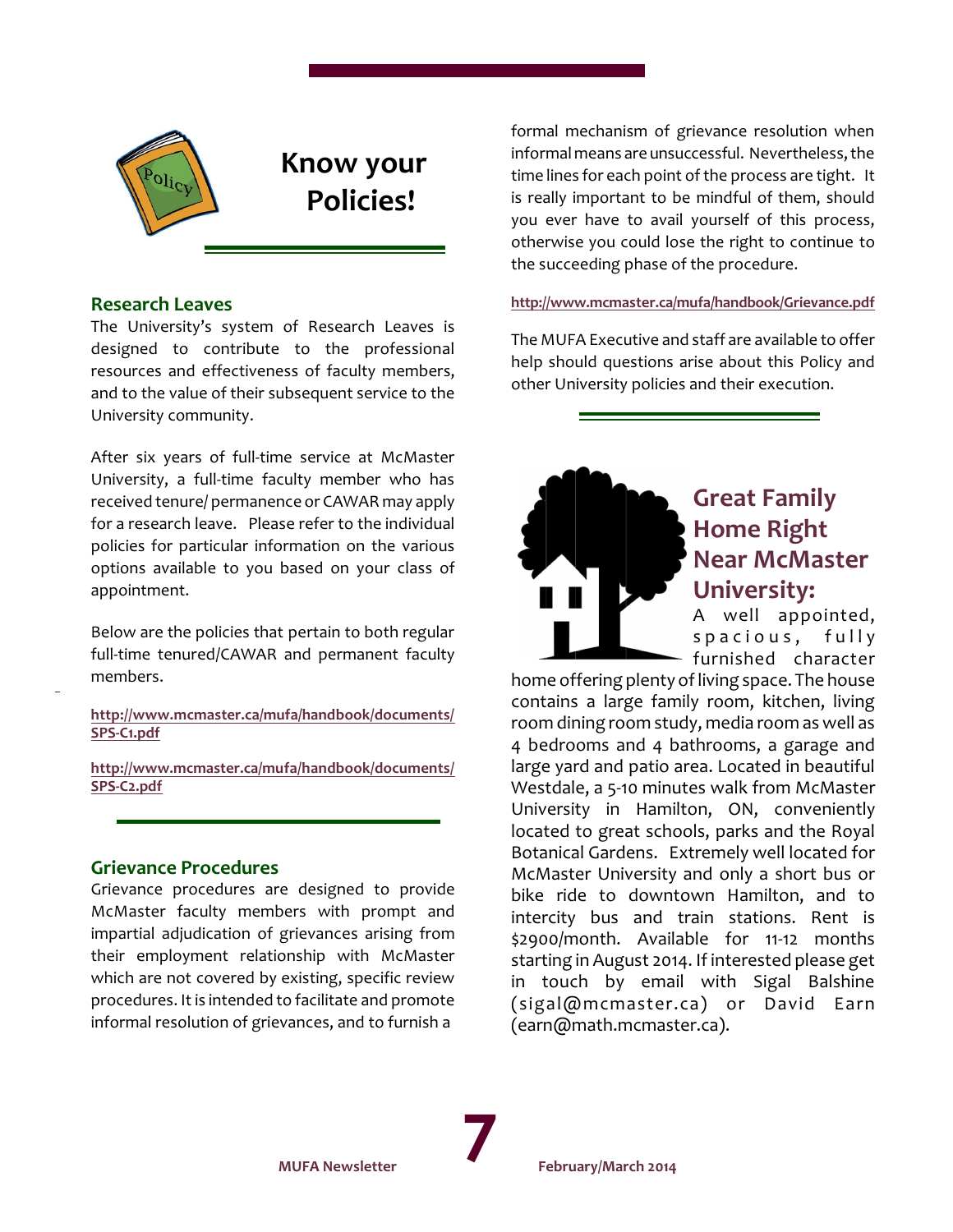

**Tribute to Oktay Aksan**

(December 31, 1934-November 13, 2013)

# **April 27, 2014, 3 pm - 6 pm Great Hall, University Club**

My family and I invite you to a celebration of the life of Oktay Aksan, who passed away on November 13, 2013. The son of a Bosnian grocer in Istanbul, Oktay was a man of many talents. He loved travel, was a keen amateur philosopher and historian, and greatly enjoyed football and woodworking. He immigrated to Toronto, Canada in 1967 where he worked as a bus driver for the TTC until 1995. At the same time he studied at the University of Toronto where he received a BA in Philosophy and Middle Eastern and Islamic Studies in 1988.

January 31<sup>st</sup>, 2014, was the 52nd anniversary of the day we met in Istanbul, the beginning of many wonderful adventures in a lifetime of travel, study and conversations with family and friends. The tribute will be a celebration of a life well lived by a man who was known to many of you affectionately as "The last Ottoman." I hope you can join us,

> *Virginia Aksan History*

**Passages**

**Barb Mueller,** Surgery, February 22, 2014 **Vivienne Walters**, Sociology, November 22, 2013